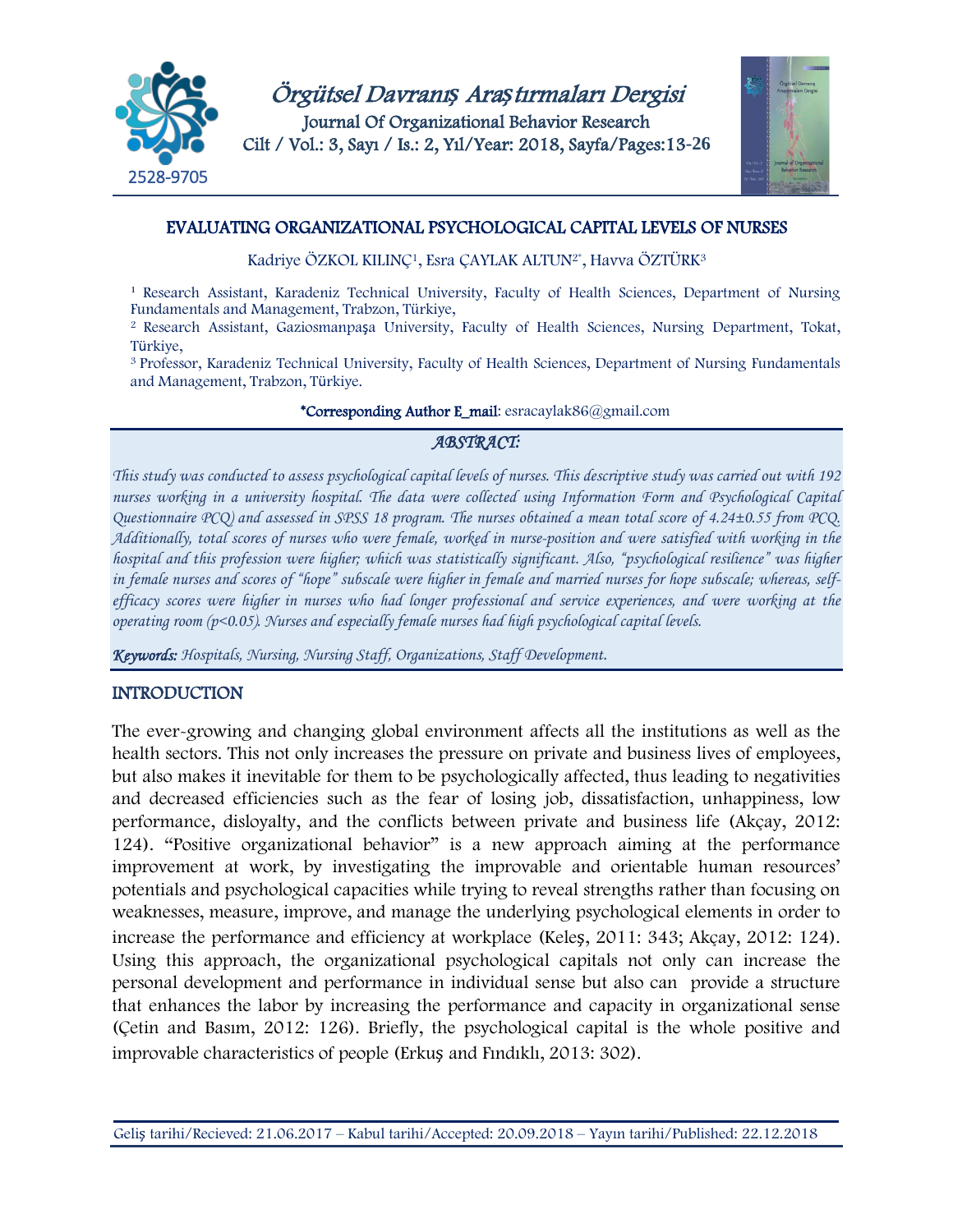#### Journal of Organizational Behavior Research Cilt / Vol.: 3, Sayı / Is.: 2, Yıl / Year: 2018, Sayfa / Pages: 13–26

Being one of the developing areas of positive organizational behavior, the psychological capital is not concerned about what or who the employees know, but "how they perceive and define themselves", and it is composed of four components including hope, optimism, resilience, and self-efficacy (Akçay, 2012: 125; Erkmen and Esen, 2012a: 55). Hope can be defined as being ambitious towards the goals and directing the ways to the goals in order to succeed when necessary. Optimism means the positive expectation about being successful at the present time and in the future. Resilience signifies to overcome problems and obstacles to succeed, and make a better situation again. Self-efficacy signifies making the necessary efforts and having self-confidence in order to be successful in difficult tasks (Luthans et al., 2007: 3). On the other hand, one of the valuable features of psychological capital is that all of the components of hope, optimism, self-efficacy, and resilience are measurable, improvable, and acquirable through training. Accordingly, it is important to recognize the subject of the psychological capital by both institutions and employees at personal level, and comprehend this matter better and manage it effectively. In this respect, organizations should think about how they can increase psychological capital levels of employees, and they also should look for ways to do this. The concept of the psychological capital has significant outcomes for both employees and organizations (Yeşil et al., 2016: 27, 38, 39). Institutions make efforts to improve the psychological capitals indicating the developmental positive psychological conditions of the employees, and customize them specifically for themselves for providing the desired outcomes (Ocak et al., 2016: 113). Guner and Bozkurt (2017: 85) consucted a research to indicate the causes of happiness and unhappiness of individuals who work in the banking sector, and they concluded that the most important causes of happiness in those who are happy at work are identified as workplace friendship, work itself, manager's contact, positive working conditions, prize and appreciation, customer relationships and achieving the goals. Managers, who aim to get the highest level of efficiency from their employees by providing a positive organizational climate in their organizations, should determine the strengths and weaknesses and the positive and negative behavioral variables of their employees and invest in psychological capitals by understanding their performance at their work (Keleş, 2011: 349). And, in their study, Bas et al., (2017: 20) suggested that job satisfaction of nurses is possible not by job rotation or wage increase but by strengthening friendship and co-operation in working environment.

Reviewing some studies on positive psychological capitals has demonstrated that people with high level of psychological capitals have a higher levels of job-satisfaction (Akçay, 2012: 123; Erkuş and Fındıklı, 2013: 302), innovative behaviors, information sharing, and performance levels (Yeşil et al., 2016: 38, 39). In addition, the result of a study conducted with a sample group including academicians, doctors, nurses, police officers and bankers revealed that as the psychological capital levels of individuals increased, their performance increased (Akdoğan and Polatcı., 2013: 289). Some studies found a positive correlation between psychological capitals and work performance (Avey et al., 2011: 127; Erkuş and Fındıklı, 2013: 302; Korkmazer et al., 2016: 271; Luthans et al., 2005: 249; Polatcı, 2014: 115). Moreover, in a study conducted with healthcare professionals, it was revealed that positive psychological capitals had a positive correlation with organizational trust and organizational citizenship behaviors (Yıldız, 2015: vi). In this respect, measuring the psychological capitals of the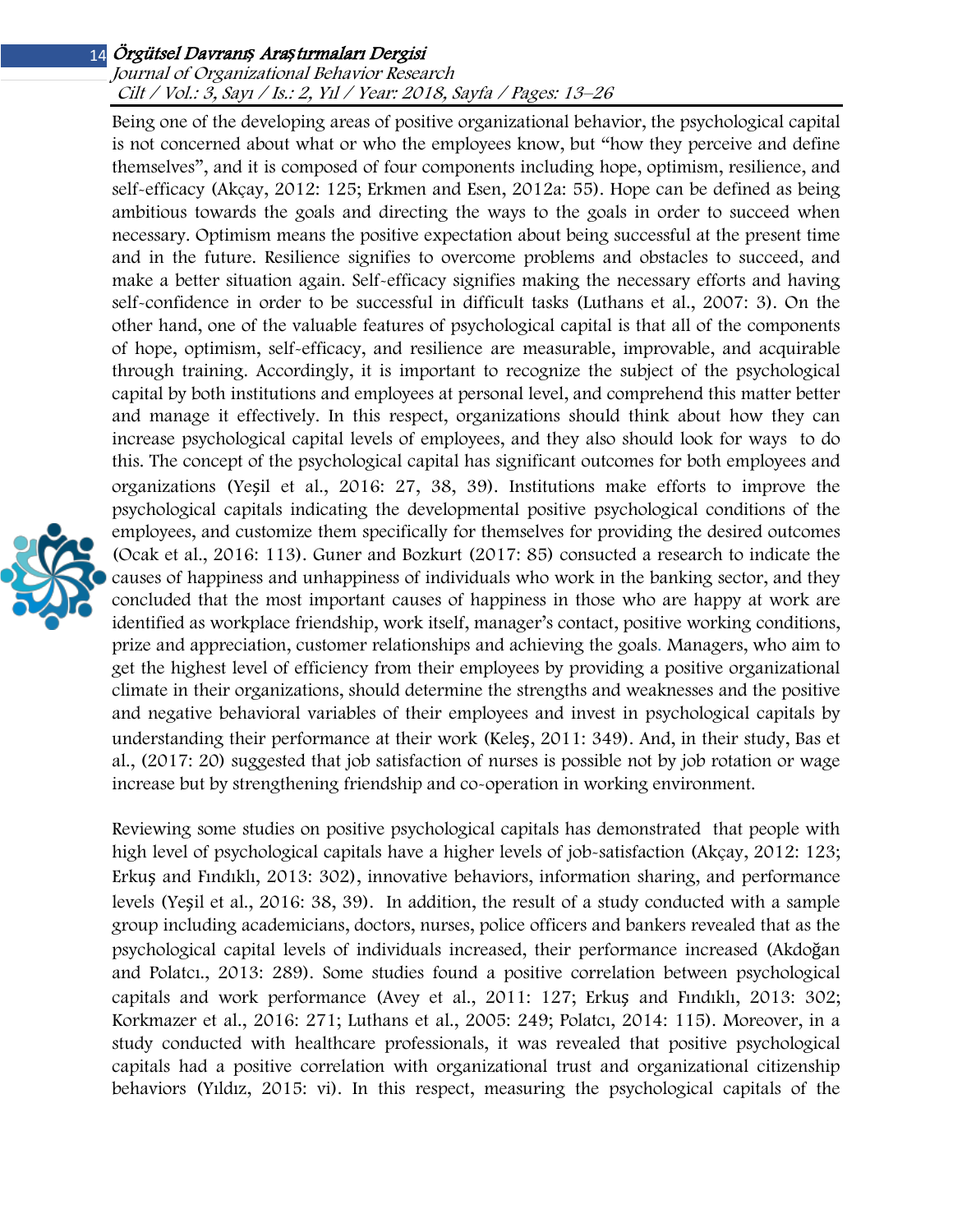## K. ÖZKOL KILINÇ, et al

employees allows achieving a power that increases both personal and organizational performance and efficiency, and can contribute to the decisions to be taken in different administrative situations (Çetin and Basım, 2012: 122). Therefore, the concepts of hope, optimism, self-efficacy, and resilience have different meanings for nurses, who are an indispensable member of health services and sometimes experience burnout (Kavlu and Pınar, 2009: 1543). Like all occupational groups, these concepts are significant factors in providing job satisfaction, organizational climate, and organizational loyalty for nursing group. Even though, there are many international studies investigating the positive psychological capitals, the number of studies in Turkey is limited. The studies conducted in Turkey have been concerned about business administration and management fields. In the literature review, the number of the related studies on health and nursing fields offering 7/24 service is scarce. Considering the great significance and value of employees, it is evidently important to conduct studies on positive psychological capitals in order to achieve the organizational goals today. In this respect, this study was conducted to evaluate the psychological capital levels of nurses in a university hospital.

#### **METHODS**

# Purpose and type of the study

This descriptive study was conducted to evaluate the psychological capital levels of the nurses in a university hospital.

#### Place and time of the study

The study was conducted in a university hospital located in Trabzon between 17 February and 01 April 2016 after taking the necessary oral and written permissions.

## Population and sample of the study

While the population of the study consisted of a total 456 nurses working in a university hospital in Trabzon, the sample consisted of 192 (42.1%) nurses who voluntary participated in the study. No sample selection was made in the study, and the whole population was tried to be reached.

#### Data Collection tools

The data were collected by using the information form for the socio-demographic characteristics of nurses, and 'Psychological Capital Questionnaire" for their psychological capital levels.

The information form was prepared by the researchers and included 12 questions related to socio-demographic characteristics of the nurses such as gender, marital status, age, educational level, clinic they work for, professional experience, duration of work in the hospital, duration of work in the service, satisfaction with the nursing profession and working in the hospital, and the status of receiving the related training.

Psychological Capital Questionnaire (PCQ) was developed by Luthans et al., in 2007 to determine the psychological capital levels of employees (Luthans et al., 2007: 207). Its Turkish adaptation was conducted by Çetin and Basım in 2012. The questionnaire had a total of 24 items and 4 subscales; "optimism", "psychological resilience", "hope", and "self-efficacy". The "optimism" subscale was measured with items 1, 9, 11, 14, 18, and 19, the "psychological resilience" subscale with items 5, 7, 8, 10, 13, and 22, the "hope" subscale with items 2, 6, 12, 17, 20, and 24, and the "self-efficacy" subscale with the items 3, 4, 15, 16, 21, and 23.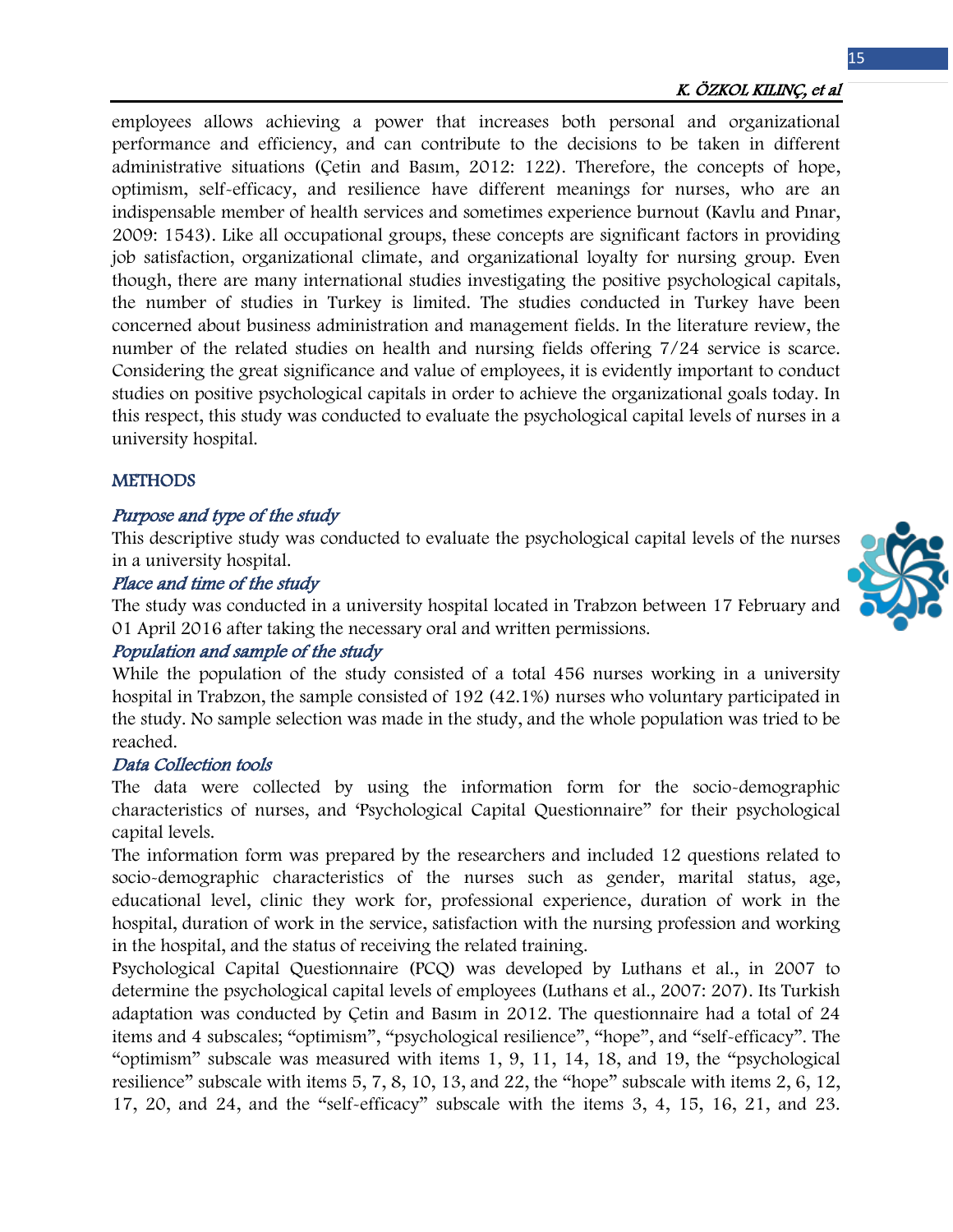Journal of Organizational Behavior Research Cilt / Vol.: 3, Sayı / Is.: 2, Yıl / Year: 2018, Sayfa / Pages: 13–26

Additionally, the items 1, 11, and 8 were reversely scored. This 6-point Likert-type questionnaire was rated as  $1=$  Never,  $2=$  Almost never,  $3=$  Sometimes,  $4=$  Often,  $5=$  Mostly, and 6=Always. High scores pointed out high optimism, psychological resilience, hope and selfefficacy per each subscale. In the study by Çetin and Basım, the Cronbach's Alpha coefficient of the questionnaire was found to be 0.91 (Çetin and Basım, 2012: 129); whereas, in this study, the Cronbach's Alpha coefficient of the questionnaire was 0.86.

## Data Collection

First, institutional permission was obtained in the data collection process. Then, the consent of the nurses, who voluntary participated in the study, were received, and the information form and Psychological Capital Questionnaire were collected by hand by the researchers through face-to-face interviews with the nurses.

## Statistical Analysis

The results of the study were analyzed using SPSS 18.0 (Statistical Package for the Social Sciences Inc.; Chicago, IL, ABD) program. While the demographic characteristics of the nurses were analyzed by using frequency, percentage, and average tests, their demographic characteristics and scale scores were compared through ANOVA, t test, Mann Whitney U test, and Kruskal Wallis test.

## Ethical Consideration<sup>s</sup>



In order to conduct the study, written permission was obtained from Health Application and Research Center Farabi Hospital of KTU – Karadeniz Technical University – on 19.12.2016 and also, the permission for the use of the Psychological Capital Questionnaire was received from the authors of the questionnaire via email. In addition, the consent of the nurses, who participated in the study, was received.

## Limitations of the Study

This study was only limited with the views of the nurses working in a university hospital. Conducting the study in public and private hospitals with a larger sample group may lead to different and sounder interpretations.

## **RESULTS**

It was found that 50% of the nurses were 30 years old and younger, 90.6% were female, 54.7% were married, 68.8% had a bachelor's/master's degree, and 28.6% worked in surgical units. The professional experience of 66.7%, and the institutional experience of 73.4% were less than 10 years. In addition, 59.9% of the nurses had a service experience less than 5 years. While 72.4% of the nurses were satisfied with working as a nurse, only 57.3% were satisfied with working in the institution. Additionally, 63% did not participate in any training for motivating/strengthening themselves and being optimistic (Table 1).

| Demographic characteristics of the nurses |     |      |
|-------------------------------------------|-----|------|
| Gender                                    |     |      |
| Female                                    | 174 | 90.6 |
| Male                                      |     | 9.4  |
| Marital status                            |     |      |
| Married                                   | 105 |      |

## Table 1. The Results Related to the Demographic Characteristics of the Nurses  $(n=192)$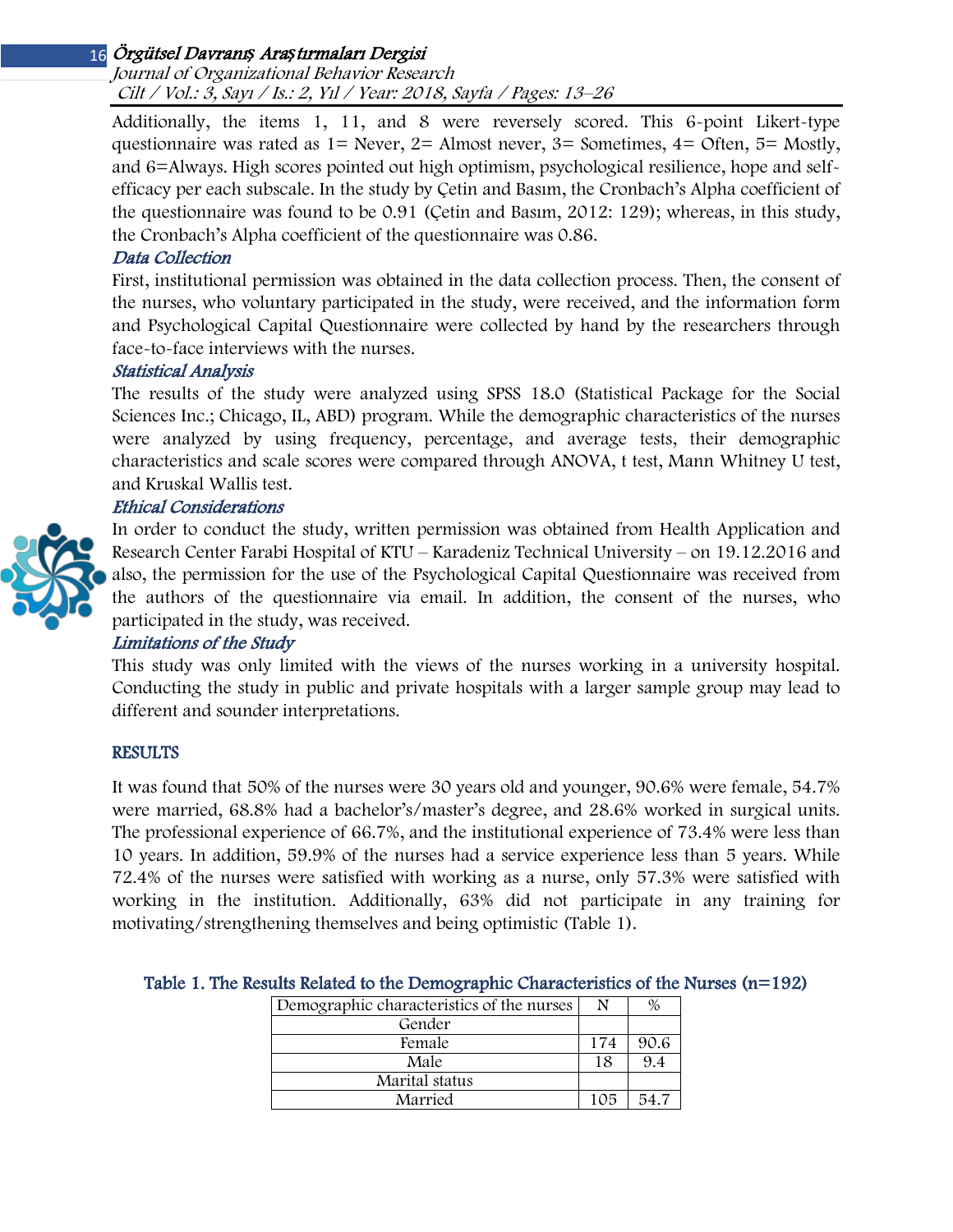## K. ÖZKOL KILINÇ, et al

| Single                                    | 87              | 45.3              |
|-------------------------------------------|-----------------|-------------------|
| Age                                       |                 |                   |
| 30 years old and younger                  | 96              | 50.0              |
| 30 years old and older                    | 96              | 50.0              |
| Educational level                         |                 |                   |
| Health vocational high school             | 36              | 18.7              |
| Associate degree                          | 24              | 12.5              |
| Bachelor's/master's degree                | 132             | 68.8              |
| Clinic they work for                      |                 |                   |
| Surgical units                            | $\overline{55}$ | 28.5              |
| Internal medicine units                   | 47              | $\frac{24.5}{5}$  |
| Operating theatre                         | 17              | 8.9               |
| Specific unit (emergency/burn /           | 24              | 12.5              |
| chemotherapy)                             |                 |                   |
| Intensive care                            | $\overline{27}$ | 14.1              |
| Pediatric service / gynecology service    | 22              | 11.5              |
| Professional experience                   |                 |                   |
| Less than 10 years                        | 128             | 66.7              |
| 11 years and more                         | 64              | 33.3              |
| Duration of working in the hospital       |                 |                   |
| Less than 10 years                        | 141             | 73.4              |
| 11 years and more                         | 51              | 26.6              |
| Duration of working in the service        |                 |                   |
| Less than 5 years                         | 115             | 59.9              |
| 6 years and more                          | 77              | 40.1              |
| Satisfaction with the nursing profession  |                 |                   |
| Satisfied                                 | 139             | 72.4              |
| Not satisfied                             | $\overline{53}$ | $\overline{27.6}$ |
| Satisfaction with working in the hospital |                 |                   |
| Satisfied                                 | 110             | $57.\overline{3}$ |
| Not satisfied                             | 82              | 42.7              |
| Status of receiving the related training  |                 |                   |
| Yes                                       | $\overline{71}$ | 37.0              |
| No                                        | 121             | 63.0              |
|                                           |                 |                   |



According to the questionnaire, the nurses received a mean score of 4.24±0.55 from the overall psychological capital questionnaire. On the other hand, they obtained a mean score of 4.03±0.61 in the subscale of optimism; 4.32±0.64 in the subscale of psychological resilience; 4.26±0.64 in the subscale of hope; and 4.34±0.78 in the subscale of self-efficacy. By examining the subscales of psychological capital questionnaire, it was determined that while the subscale of self-efficacy was the highest, the optimism subscale was the lowest, and the total psychological capital levels were high (Table 2).

| Table 2. The distribution of mean scores of the nurses for overall psychological capital |                                           |  |  |  |
|------------------------------------------------------------------------------------------|-------------------------------------------|--|--|--|
|                                                                                          | questionnaire and its subscales $(n=192)$ |  |  |  |

| Subscale                 | n   | Min. | Max. | Mean t Sd       |
|--------------------------|-----|------|------|-----------------|
| Optimism                 | 192 | 1.67 | 5.33 | $4.03 \pm 0.61$ |
| Psychological Resilience | 192 | 2.33 | 5.83 | $4.32 \pm 0.64$ |
| Hope                     | 192 | 2.67 | 5.83 | 4.26±0.64       |
| Self-Efficacy            | 192 | 2.67 | 6.00 | 4.34±0.78       |
| Total                    | 192 | 2.96 | 5.67 | $4.24 \pm 0.55$ |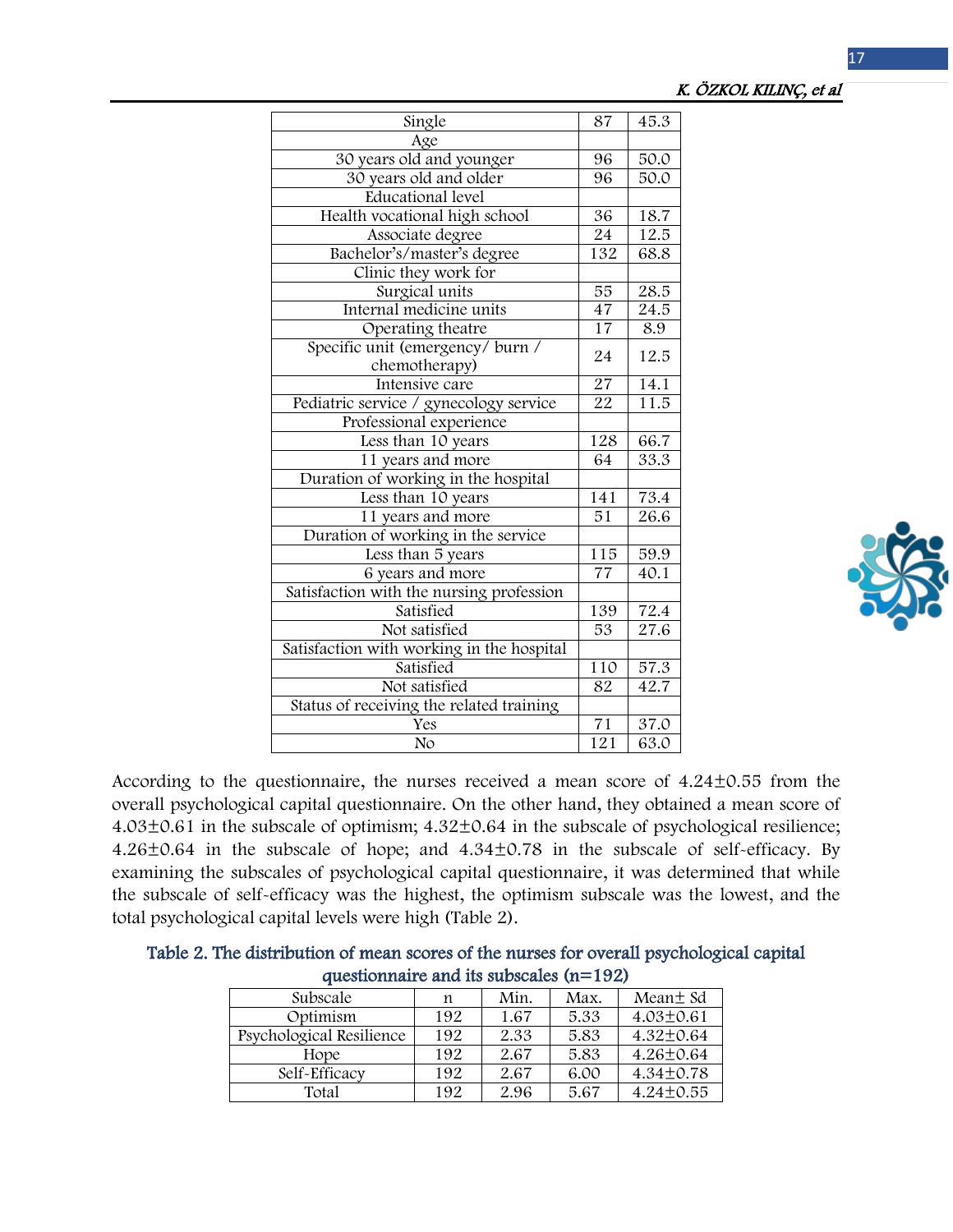#### Journal of Organizational Behavior Research Cilt / Vol.: 3, Sayı / Is.: 2, Yıl / Year: 2018, Sayfa / Pages: 13–26

In addition, the score of nurses, who were female  $(MWU=1089.0; p=0.033)$  and married  $(MWU=3776.5; p=0.038)$ , for the hope subscale was high, and the results were statistically significant. Besides, the psychological resilience levels (MWU=1108.0;  $p=0.041$ ) and the total scale score (MWU=1078.5;  $p=0.030$ ) of the female nurses were high, and these results were also statistically significant. The self-efficacy level of the nurses having a professional experience of 11 years and more (MWU=3193.5; p=0.130) and having a service experience of 6 years and more (MWU=3603.5; p=0.029) was higher than those having professional experience of 10 years and below and having a service experience of 5 years and below, which was statistically significant. Moreover, the nurses satisfied with working as a nurse had higher scores in the overall scale  $(t=4.011; p=0.000)$  and the subscales of optimism (MWU=2318.0;  $p=0.000$ , psychological resilience (MWU=2401.5;  $p=0.000$ ), and hope (MWU=2645.5; p=0.002) compared to the nurses who were not satisfied with working as a nurse, which was statistically significant. Similarly, the nurses satisfied with working in the institution had higher scores in the overall scale  $(t=4.506; p=0.000)$  and all the subscales of optimism  $(MWU=2848.5; p=0.000)$ , psychological resilience  $(MWU=3206.5; p=0.001)$ , hope  $(MWU=3110.0; p=0.000)$  and self-efficacy  $(MWU=3418.0; p=0.004)$  compared to the nurses who were not satisfied with working in the institution, and that was statistically significant. Additionally, a statistically significant difference was found between the units of the nurses and their self-efficacy scores  $(F=3.802; p=0.003)$ . Based on this difference, the score of the nurses, working in the operating theatre, for self-efficacy subscale was higher than the scores of the nurses working in the surgical and specific units (emergency burn, etc.) (Table 3).

No statistically significant difference was found between total and subscale mean scores of the psychological capital questionnaire and age, having bachelor's/master's degree, and the status of participating in any training on motivating/strengthening themselves and being optimistic  $(p>0.05)$ .

|                                |     |              |                                                  |                             |                                                                  |                               |                         | Psychological Capital Questionnaire And Its Subscales |                                                               |                         |                         |                                     |           |                         |                |           |
|--------------------------------|-----|--------------|--------------------------------------------------|-----------------------------|------------------------------------------------------------------|-------------------------------|-------------------------|-------------------------------------------------------|---------------------------------------------------------------|-------------------------|-------------------------|-------------------------------------|-----------|-------------------------|----------------|-----------|
| Demographic<br>characteristics | n   | Optimism     |                                                  | Psychological<br>resilience |                                                                  |                               | Hope                    |                                                       |                                                               |                         | Self-efficacy           |                                     | Total     |                         |                |           |
| Gender                         |     | Mean         | $\frac{\text{Rank}}{\text{Sum of}}{\text{Rank}}$ | Med.                        | Mean<br>Rank                                                     | $\operatorname*{Sum}$ of Rank | Med.                    | Mean<br>Rank                                          | $\operatorname*{Sum}$ of Rank                                 | Med.                    | Mean<br>Rank            | $\frac{\text{Sum of}}{\text{Rank}}$ | Med.      | Mean<br>Rank            | Sum of<br>Rank | Med.      |
| Female                         | 174 | 95.<br>11    | 16549                                            | 4.<br>000                   | 93.<br>87                                                        | 16333                         | 4.<br>333               | 93.<br>76                                             | 16314                                                         | 4.<br>166               | 94.<br>40               | 16425                               | 4.<br>333 | 93.<br>70               | 16303          | 4.<br>187 |
| Male                           | 18  | 109.<br>94   | 1979                                             | 4.<br>250                   | 121.<br>94                                                       | 2195                          | $\overline{4}$ .<br>666 | 123.<br>00                                            | 2214                                                          | 4.<br>416               | 116.<br>81              | 2102                                | 4.<br>583 | 123.<br>58              | 2224           | 4.<br>541 |
| $MWU$ values=                  |     |              |                                                  |                             | MWU=1324.000 MWU=1108.000 MWU=1089.000 MWU=1200.500 MWU=1078.500 |                               |                         |                                                       |                                                               |                         |                         |                                     |           |                         |                |           |
| $p$ values =                   |     |              | $p=0.279$                                        |                             | $p=0.041$                                                        |                               |                         | $p=0.033$                                             |                                                               |                         |                         | $p=0.103$                           |           | $p=0.030$               |                |           |
| <b>Marital Status</b>          |     | Mean<br>Rank | Sum of<br>$\rm{Rank}$                            | Med.                        | Mean                                                             | SD.                           |                         | Mean<br>Rank                                          | $\begin{array}{c} \textrm{Sum of}\\ \textrm{Rank}\end{array}$ | Med.                    | Mean                    | <b>GS</b>                           |           | Mean                    | $\overline{S}$ |           |
| Married                        | 105 | 91.<br>742   | 9633                                             | 4.00<br>0                   | $\overline{4}$ .<br>260                                          | $\Omega$ .<br>671             |                         | 88.<br>97                                             | 9341.<br>5                                                    | $\overline{4}$ .<br>166 | $\overline{4}$ .<br>336 | $\Omega$ .<br>802                   |           | $\overline{4}$ .<br>194 | 0.<br>556      |           |

| Table 3. Comparing total and subscale scores of the nurses for the Psychological Capital |
|------------------------------------------------------------------------------------------|
| Questionnaire according to their demographic characteristics $(n=192)$                   |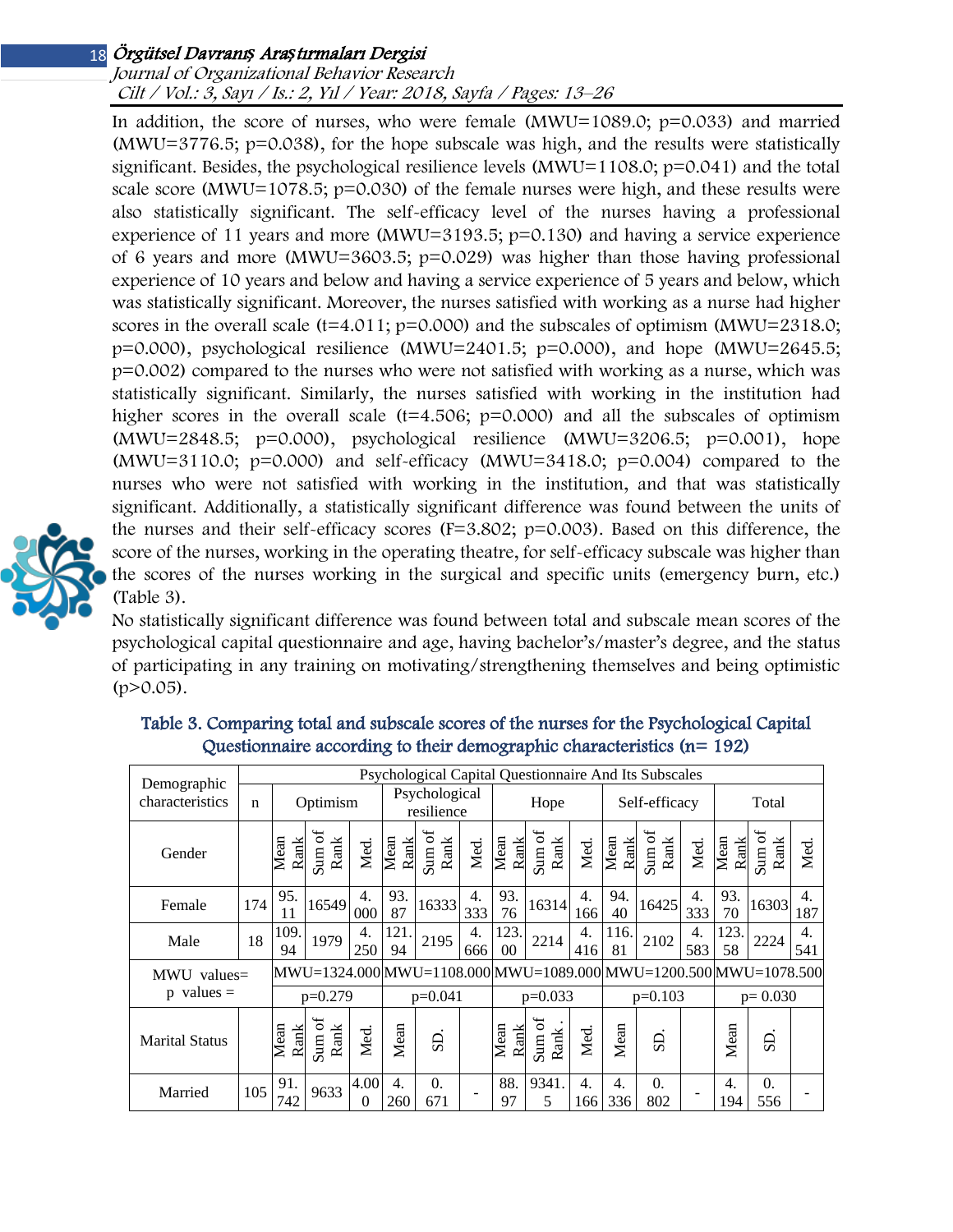| Single                                          | 87        | 102.<br>241  | 8895                                        | 4.16<br>6        | 4.<br>404                                           | 0.<br>613                              |                         | 105.<br>59   | 9186.<br>5                     | 4.<br>333               | 4.<br>360    | 0.<br>761                                              |                         | 4.<br>305               | 0.<br>549               |  |
|-------------------------------------------------|-----------|--------------|---------------------------------------------|------------------|-----------------------------------------------------|----------------------------------------|-------------------------|--------------|--------------------------------|-------------------------|--------------|--------------------------------------------------------|-------------------------|-------------------------|-------------------------|--|
| $MWU/t$ test values = $MWU=4068.000$            |           |              | $t = -1.537$                                |                  |                                                     | MWU=3776.500                           |                         |              |                                | $t = -0.208$            |              | $t = -1.374$                                           |                         |                         |                         |  |
| p values=                                       | $p=0.191$ |              |                                             |                  | $p=0.126$                                           |                                        |                         | $p=0.038$    |                                |                         |              | $p=0.835$                                              |                         | $p=0.171$               |                         |  |
| Professional<br>experience                      |           | Mean         | S <sub>D</sub>                              |                  | Mean<br>Rank                                        | Sum of<br>Rank                         | Med.                    | Mean<br>Rank | Sum of<br>Rank                 | Med.                    | Mean<br>Rank | Sum of<br>Rank                                         | Med.                    | Mean                    | SD.                     |  |
| Less than 10<br>years                           | 128       | 4.<br>069    | $\theta$ .<br>566                           |                  | 94.<br>10                                           | 12044<br>50                            | 4.<br>333               | 95.<br>94    | 12280<br>50                    | 4.<br>166               | 89.<br>45    | 11449<br>50                                            | 4.<br>333               | 4.<br>218               | $\theta$ .<br>528       |  |
| 11 years and<br>more                            | 64        | 3.<br>974    | $\overline{0}$ .<br>694                     |                  | 101<br>30                                           | 6483.<br>50                            | 4.<br>333               | 97.<br>62    | 6247.<br>50                    | 4.<br>250               | 110.<br>60   | 7078.<br>50                                            | 4.<br>500               | $\overline{4}$ .<br>298 | 0.<br>603               |  |
| $MWU/t$ test values =                           |           |              | $t=1.015$                                   |                  |                                                     | MWU=3788.500 MWU=4024.500 MWU=3193.500 |                         |              |                                |                         |              |                                                        |                         | $t = -0.943$            |                         |  |
| $p$ values =                                    |           |              | $p=0.311$                                   |                  |                                                     | $p=0.395$                              |                         |              | p=0.843                        |                         |              | $p=0.013$                                              |                         |                         | $p=0.347$               |  |
| Duration of<br>working in the<br>service        |           | Mean<br>Rank | Sum of<br>Rank                              | Med.             | Mean<br>Rank                                        | Sum of<br>Rank                         | Med.                    | Mean<br>Rank | Sum of<br>Rank                 | Med.                    | Mean<br>Rank | Sum of<br>Rank                                         | Med.                    | Mean                    | S <sub>D</sub>          |  |
| Less than 5 years 115                           |           | 95.<br>70    | 11006                                       | 4.00<br>$\theta$ | 92.<br>58                                           | 10647                                  | 4.<br>333               | 96.<br>47    | 11094<br>50                    | 4.<br>166               | 89.<br>33    | 10273<br>50                                            | $\overline{4}$ .<br>166 | $\overline{4}$ .<br>208 | 0.<br>542               |  |
| 6 years and more                                | 77        | 97.<br>69    | 7522                                        | 4.00<br>$\theta$ | 102<br>35                                           | 7881                                   | $\overline{4}$ .<br>333 | 96.<br>54    | 7433.<br>50                    | $\overline{4}$ .<br>166 | 107.<br>20   | 8254.<br>50                                            | 4.<br>500               | 4.<br>299               | $\overline{0}$ .<br>571 |  |
| $MWU/t$ test values =                           |           |              |                                             |                  | MWU=4336.000 MWU=3977.000 MWU=4424.500 MWU=3603.500 |                                        |                         |              |                                |                         |              |                                                        |                         | $t = -1.125$            |                         |  |
| $p$ values =                                    |           | $p=0.808$    |                                             |                  | $p=0.231$                                           |                                        |                         | p=0.994      |                                |                         | $p=0.029$    |                                                        |                         | $p=0.262$               |                         |  |
| Satisfaction with<br>the nursing<br>profession  |           | Mean<br>Rank | Sum of<br>$\rm{Rank}$                       | Med.             | Mean<br>Rank                                        | Sum of<br>Rank                         | Med.                    | Mean<br>Rank | Sum of<br>Rank                 | Med.                    | Mean<br>Rank | Sum of<br>Rank                                         | Med.                    | Mean                    | SD                      |  |
| Satisfied                                       | 139       | 106.<br>32   | 14779                                       | 6                | 72                                                  | 4.16 105. 14695.<br>5                  | 4.<br>500               | 97           | 103. 14451<br>5                | 4.<br>333               | 100.<br>55   | 13977                                                  | 4.<br>333               | 4.<br>340               | 0.<br>540               |  |
| Not satisfied                                   | 53        | 70.<br>74    | 3749                                        | 3.66<br>6        | 72.<br>31                                           | 3832.<br>5                             | 4.<br>000               | 76.<br>92    | 4076.<br>5                     | 4.<br>000               | 85.<br>87    | 4551                                                   | 4.<br>333               | 3.<br>994               | $\overline{0}$ .<br>514 |  |
| MWU/t test values=                              |           |              |                                             |                  | MWU=2318.000 MWU=2401.500 MWU=2645.500 MWU=3120.000 |                                        |                         |              |                                |                         |              |                                                        |                         | $t=4.011$               |                         |  |
| $p$ values =                                    |           |              | $p=0.000$                                   |                  | $p=0.000$                                           |                                        |                         | $p=0.002$    |                                |                         | $p=0.101$    |                                                        |                         | $p=0.000$               |                         |  |
| Satisfaction with<br>working in the<br>hospital |           | Mean<br>Rank | $\sigma_{\frac{1}{2}}$<br>$\frac{Sum}{Ram}$ | Med.             |                                                     | Mean<br>Rank<br>Jum of<br>Rank         | Med.                    |              | Mean<br>Rank<br>Sum of<br>Rank | Med.                    | Mean<br>Rank | $\beta$<br>$\mathbf{\underline{\times}}$<br>Sum<br>Ran | Med                     | Mean                    | SD                      |  |
| Satisfied                                       | 110       | 111<br>60    | 12276                                       | 4.16<br>6        | 35                                                  | 108.11918.<br>5                        | 4.<br>500               | 109.<br>23   | 12015                          | 4.<br>333               | 106.<br>43   | 11707                                                  | 4.<br>500               | 4.<br>393               | 0.<br>503               |  |
| Not satisfied                                   | 82        | 76.<br>24    | 6251                                        | 3.66<br>6        | 80.<br>60                                           | 6609.<br>5                             | 4.<br>166               | 79.<br>43    | 6513                           | 4.<br>000               | 83.<br>18    | 6821                                                   | 4.<br>166               | 4.<br>045               | $\theta$ .<br>560       |  |
| $M W U/t$ test values =                         |           |              |                                             |                  | MWU=2848.500 MWU=3206.500 MWU=3110.000 MWU=3418.000 |                                        |                         |              |                                |                         |              |                                                        |                         |                         | $t = 4.506$             |  |
| $p$ values =                                    |           |              | $p=0.000$                                   |                  | $p=0.001$                                           |                                        |                         | $p=0.000$    |                                |                         | $p=0.004$    |                                                        |                         | $p=0.000$               |                         |  |
| Clinic they work<br>for                         |           | Mean         | S <sub>D</sub>                              |                  | Mean<br>Rank                                        | Med.                                   |                         | Mean<br>Rank | Med.                           |                         | Mean         | $\overline{S}$                                         |                         | Mean                    | $_{\rm{dS}}$            |  |
| Surgical Units <sup>1</sup>                     | 55        | 4.<br>036    | 0.<br>538                                   |                  | 93.<br>38                                           | 4.<br>333                              |                         | 90.<br>63    | 4.<br>166                      |                         | 4.<br>139    | 0.<br>683                                              |                         | 4.<br>173               | $\overline{0}$ .<br>463 |  |



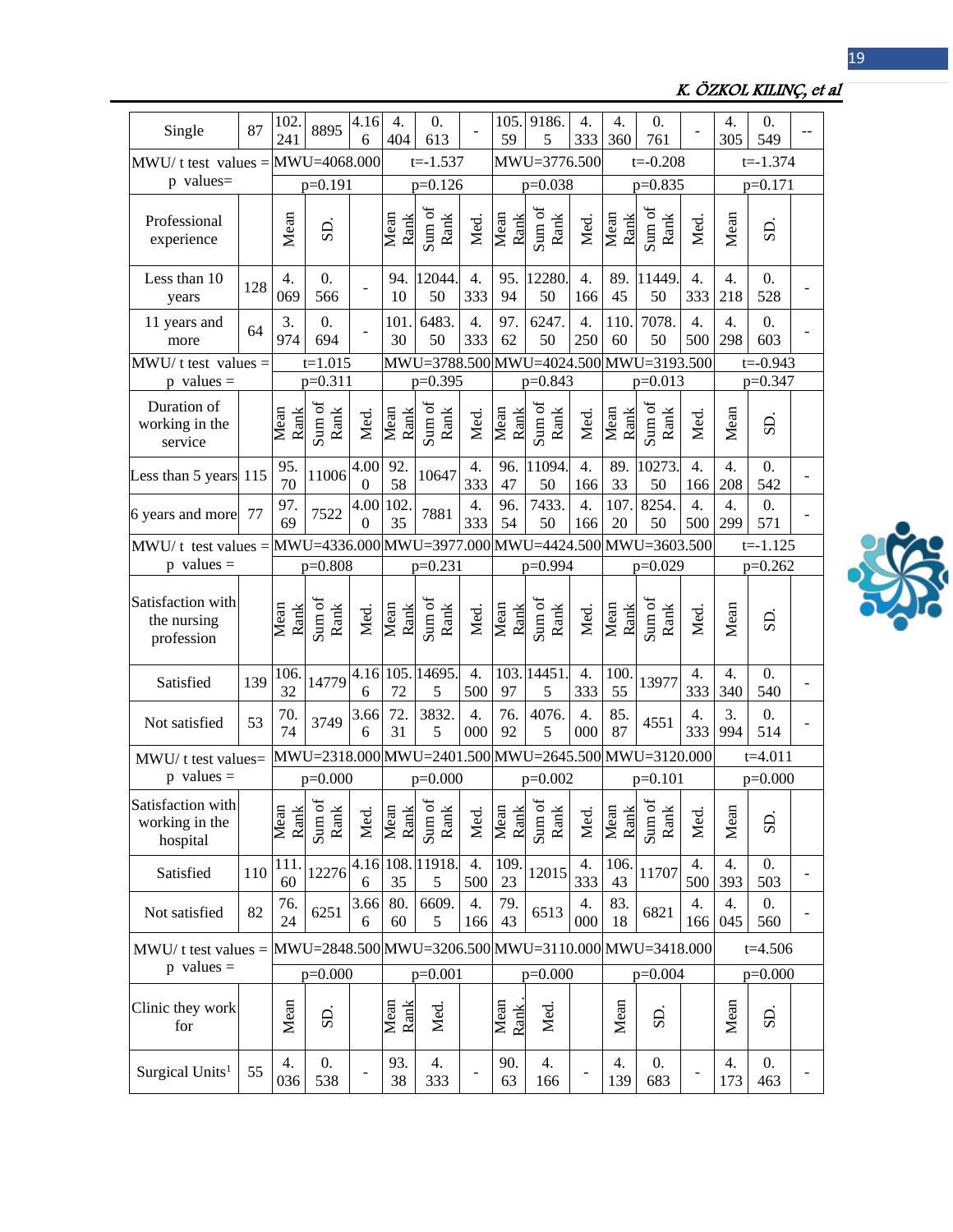| Internal<br>Medicine Units <sup>2</sup>                      | 47 | 3.<br>950   | $\theta$ .<br>753 |                         | 98.<br>28  | $\overline{4}$ .<br>333   |  | 104.<br>89 | $\overline{4}$ .<br>333 |  | 4.<br>400 | $\theta$ .<br>766 |                          | $\overline{4}$ .<br>261 | 0.<br>562         |  |
|--------------------------------------------------------------|----|-------------|-------------------|-------------------------|------------|---------------------------|--|------------|-------------------------|--|-----------|-------------------|--------------------------|-------------------------|-------------------|--|
| Operating<br>Theatre <sup>3</sup>                            | 17 | 4.<br>058   | $\Omega$ .<br>709 |                         | 119.<br>79 | $\overline{4}$ .<br>333   |  | 128.<br>21 | $\overline{4}$ .<br>333 |  | 4.<br>862 | 0.<br>780         |                          | $\overline{4}$ .<br>551 | $\theta$ .<br>552 |  |
| Specific Unit<br>(Emergency /<br>Burn/<br>Chemotherapy $)^4$ | 24 | 4.<br>090   | $\Omega$ .<br>591 |                         | 84.<br>65  | $\overline{4}$ .<br>333   |  | 79.<br>79  | 4.<br>166               |  | 4.<br>027 | $\Omega$ .<br>725 | $\overline{\phantom{a}}$ | 4.<br>069               | $\theta$ .<br>626 |  |
| Intensive Care <sup>5</sup>                                  | 27 | 4.<br>111   | $\Omega$ .<br>539 |                         | 94.<br>61  | $\overline{4}$ .<br>333   |  | 92.<br>26  | $\overline{4}$ .<br>166 |  | 4.<br>463 | $\Omega$ .<br>673 |                          | 4.<br>284               | $\theta$ .<br>546 |  |
| Pediatric service<br>/ gynecology<br>service                 | 22 | 4.<br>060   | $\theta$ .<br>507 |                         | 97.<br>75  | 4.<br>416                 |  | 92.<br>18  | $\overline{4}$ .<br>083 |  | 4.<br>560 | $\theta$ .<br>980 |                          | 4.<br>293               | $\theta$ .<br>623 |  |
| $F/X^2_{KW}$ values =                                        |    | $F = 0.310$ |                   | $X^2_{\text{KW}}=4.374$ |            | $X^2_{\text{KW}} = 9.756$ |  |            | $F = 3.802$             |  |           | $F = 1.809$       |                          |                         |                   |  |
| $p$ values =                                                 |    | $p = 0.907$ |                   | $p = 0.497$             |            | $p=0.082$                 |  |            | $p=0.003$               |  |           | $p = 0.113$       |                          |                         |                   |  |
| Tukey ( $p<0.05$ )                                           |    |             |                   |                         |            |                           |  |            |                         |  | 3 > 1.4   |                   |                          |                         |                   |  |

Journal of Organizational Behavior Research Cilt / Vol.: 3, Sayı / Is.: 2, Yıl / Year: 2018, Sayfa / Pages: 13–26

#### DISCUSSION



It is evident that while the most significant power in any organization or institution is the human, the most valuable power within the human is their psychological condition. If an individual has a high level of psychological capital, they may not only have a higher performance, but also manage the interaction between his/her potential business and family life in favor of himself/herself, and also their performance may also get high. In other words, high psychological capital of the persons bring them happiness, success and peace in their business or family life (Akdoğan and Polatcı, 2013: 289). In this respect, since healthcare professionals work in a labor-intensive sector, increasing their performance is significant for enhancing the quality of the service provided, satisfying the patients, and succeeding in organizational goals (Korkmazer et al., 2016: 271). Accordingly, this study conducted to determine the psychological capital levels of the nurses, revealed that high levels of psychological capitals were observed among nurses, majority of whom were female, half of whom were 30 years old and younger, and more than half of whom were married, had bachelor's/master's degree, and had professional and institutional experience of less than 10 years. Similar to the results of the present study, some studies conducted with nurses revealed high levels of psychological capital in them (Berberoğlu, 2013: 101; Shelton and Renard, 2015: 6). The psychological capital levels of the participants were also found to be high in the study conducted by Yıldız and Örücü (2016: 279) in healthcare professionals. In addition, the results of three separate studies executed in South Korea indicated average psychological capital levels of nurses (Kim et al., 2015: 10; Ko et al., 2013: 308; Yim et al., 2017: 6). The concept of the psychological capitals which has created positive consequences in the

behaviors of employees and provided advantages for organizations during competition (Çelik et al., 2014: 566) was introduced by Luthans et al., in 2005. This concept was clarified through the sub-dimensions of hope, self-efficacy, psychological resilience and optimism, and has drawn attention to the positive strengths of people (Erkmen and Esen, 2012b: 98). In this respect, the expectations of nurses for a positive future are described as "hope"; their expectations for experiencing nice and good situations in the present and future which are described as "optimism", their skill for coping with and succeeding in negative conditions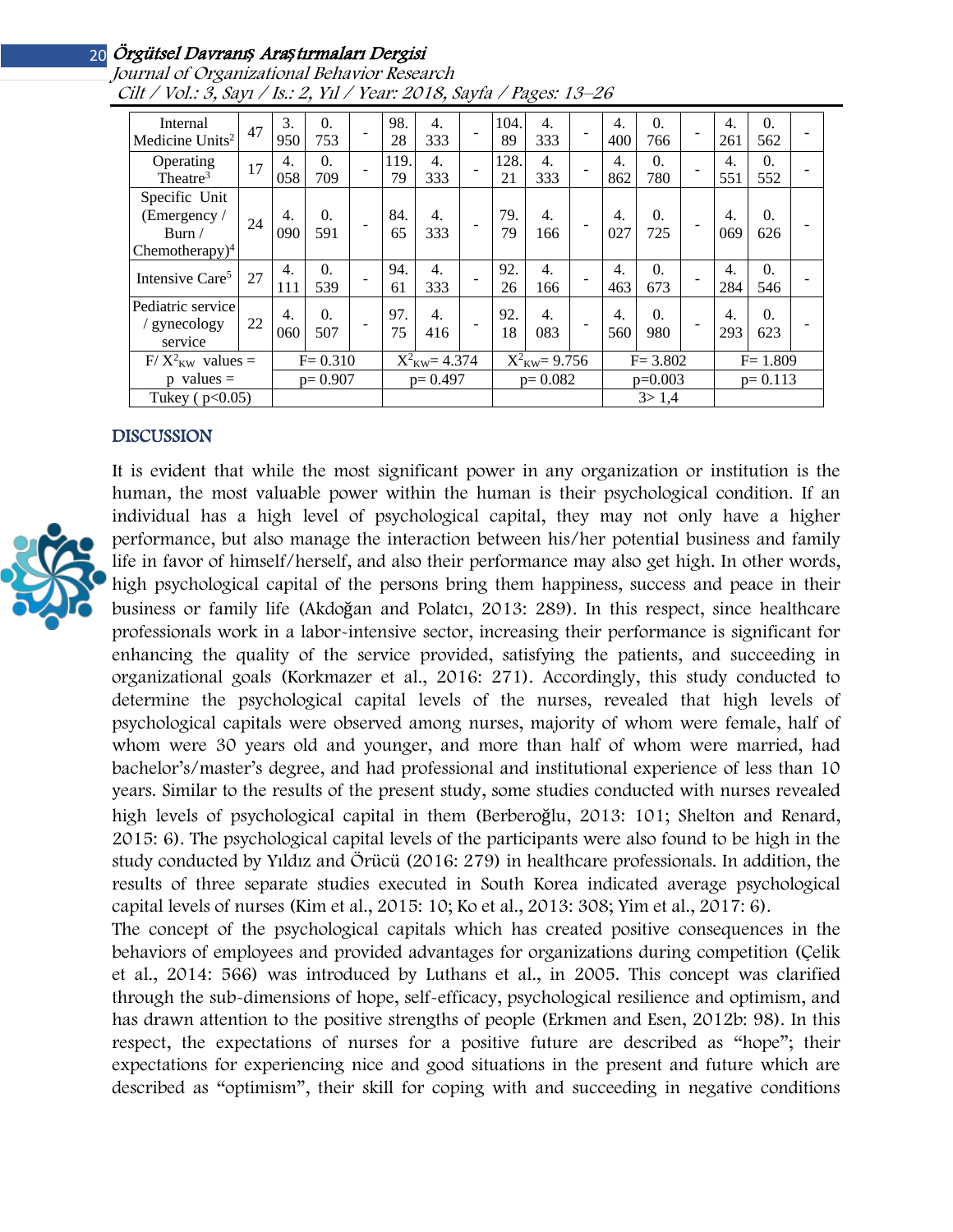21

which is described as "psychological resilience", and their belief of having the capacity to overcome what is expected from them is described as "self-efficacy". Therefore, it can be said that people having high levels in these subscales believe in their competences for achieving higher goals and are more hopeful in achieving their goals, more optimistic in a realistic sense in getting positive results, and succeeding at coping with their problems (Türesin Tetik and Köse, 2017: 359). Psychological capital subscales were found to be higher in a study conducted abroad with 116 nurses working in the public and private sectors (Shelton and Renard, 2015: 6). In the study, the psychological capital subscale scores of the nurses were the highest in the self-efficacy subscale, and the lowest in the optimism subscale. Similar to the results of the present study, a study conducted in Turkey revealed that the highest mean score of the nurses was observed in the subscale of self-efficacy; whereas the lowest mean score was observed in the subscale of optimism (Kaya, 2012: 163). The highest score was found in the subscale of self-efficacy in another study conducted with healthcare professionals (Korkmazer et al., 2016: 276). In another study conducted on 472 participants from five occupational groups including police officers, military personnel, bank personnel, nurses and physicians, the highest and the lowest scores were observed in the subscales of self-efficacy and optimism. Thus, this made the authors think that nurses working in Turkey or the participants of the other studies had a high self-belief in achieving their goals; however, they did not have a sufficient positive perceptions regarding the present and future conditions of their works. Türesin Tetik and Köse supported this view in their study (2017: 355). Besides, in the same study, it was found that nurses had higher levels of psychological capitals including resilience, hope and optimism than lawyers. In addition, the same study revealed higher levels of resilience and optimism in nurses compared to physicians (Türesin Tetik and Köse, 2017: 356). In short, it can be said that nurses had generally a higher total psychological capital level and they used their hope, resilience and optimism characteristics better. This may be associated with the fact that the majority of the nurses were female. In the present study, the psychological capital levels of female nurses were found to be higher than male nurses. According to these results, it is possible to assert that women have more hope and optimism towards life because with the role of being a woman, they might be required to see life more hopefully and be more resilient for their children and families. In the results of the present study, the psychological resilience levels of the female nurses were high. It was indicated that individuals having a high level of psychological resilience would be more successful in orienting themselves to the change; struggling against the obstacles and problems, and working with high performance. Another study indicated that less emotional burnout was experienced by individuals with high levels of psychological resilience or those with high levels of hope had less emotional burnout, depersonalization and personal accomplishment. It was emphasized that having a good expectation for future and being motivated to find solutions to achieve targets in the organizational sense and using these solutions were significant in decreasing burnout (Çetin et al., 2013: 101, 103). In the present study, hope levels of female and married nurses were higher, which supported the results of that study. Similar to the present study's results, another study indicated high level of hope in married participants (Tösten and Özgan, 2017: 875). In another study, total psychological capital levels and all the subscale scores of married employees were found to be high (Türesin Tetik and Köse, 2017: 358). In another study, on the other hand, it was found that married employees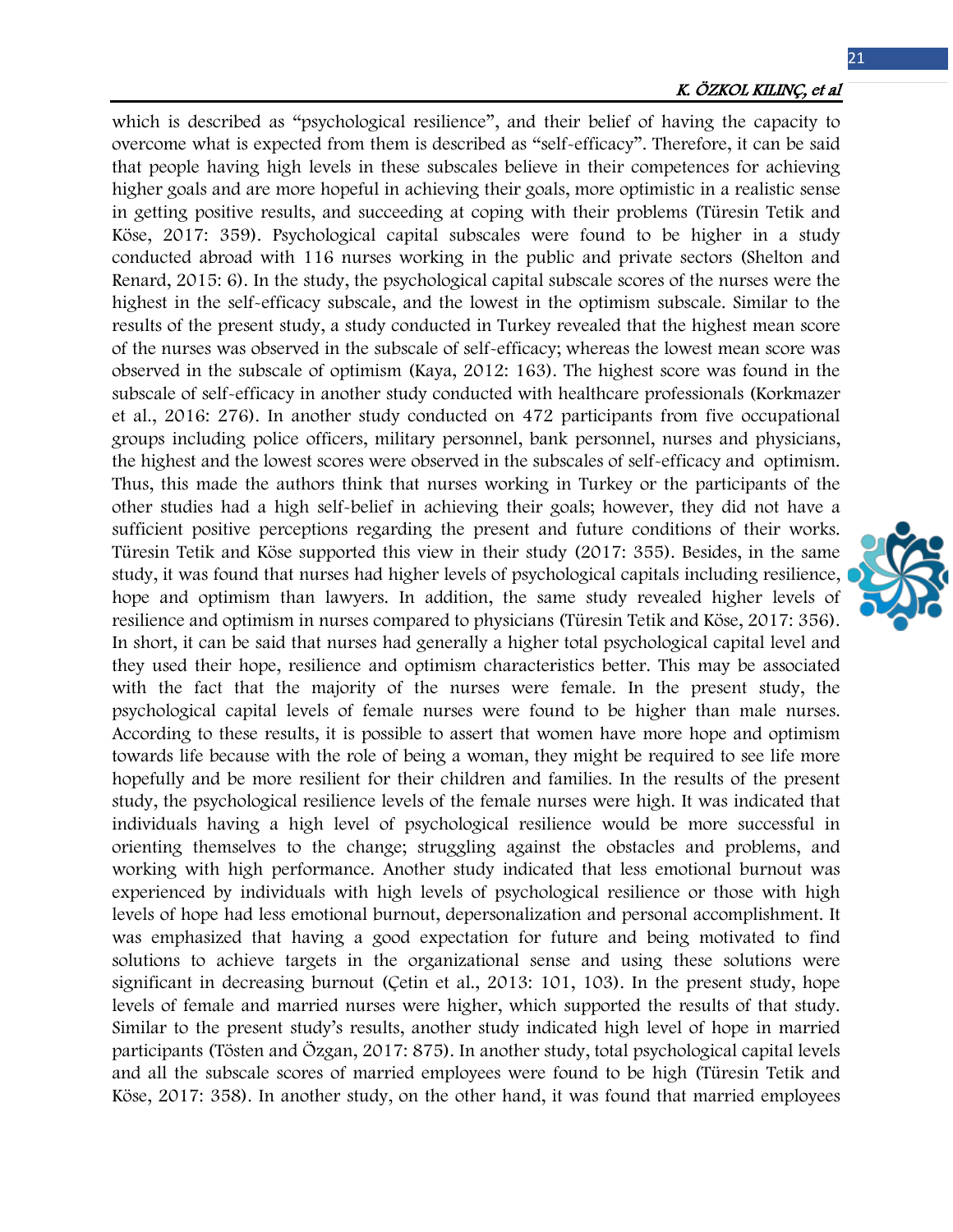## Journal of Organizational Behavior Research Cilt / Vol.: 3, Sayı / Is.: 2, Yıl / Year: 2018, Sayfa / Pages: 13–26

had higher levels of self-efficacy and psychological resilience. High psychological levels of the married employees may be associated with the undertaking responsibilities by their families because in the business life, people need to quickly recover from the effects of conditions they are going to be exposed to and sustain themselves in their lives. Time to be spent on any failure might reflect negatively on both themselves and their families (Seçgin, 2013: 109). To sum up, working people need to see life more hopefully since, as pointed out by Erkmen and Esen (2013: 24), employees with high level of hope seek solutions to achieve targets, and even struggle to turn seemingly negative condition into a positive one and see events with all the dimensions. This was verified with another result of the present study. The nurses satisfied with working as a nurse (except for self-efficacy) and working in the institution were generally found to have high levels of psychological capital in the overall scale and in all of its subscales. Consequently, it might be stated that these nurses had more positive perceptions and were seeing life with more hope.

While the concept of hope is associated with expectations in a more broad sense, the concept of self-efficacy is related to beliefs concerning a particular area and the efforts in that area (Erkmen and Esen, 2012a: 57). In the study, the self-efficacy subscale scores of the nurses having more experience years in profession and in service and working in the operating theatre were higher than the others. This may be associated with the fact that with the increasing experience years, nurses had more knowledge and experience and therefore, felt themselves more competent. Similar to the results of the present study, it was found in a study conducted with nurses that those having more than 15 years of experience had higher levels of psychological capital than those who had less experience (Yim et al., 2017: 9). In the study by Yıldız and Örücü (2016: 280), the psychological capital levels of healthcare professionals having less work experience and less duration of working experience in the institution were lower than those who had more working experience and more duration of working experience in the institution. Similarly, in another study it was found that as total working duration of employees increased, their psychological capital levels also increased. In this study, selfefficacy caused a difference among the subscales. As it can be seen, employees working for a long time and having the benefits of experience use their positive emotions more by acknowledging some facts through their experiences compared to the newly hired staff (Erkmen and Esen, 2012a: 68). In studies by Polatcı (2011: 201) and Karatürk (2015: 108), it was revealed that working in the same profession for a long while had a positive effect on the psychological capital levels. Additionally, the study by Karatürk (2015: 115) indicated that with increasing working duration, the institution was adopted and a sense of belonging to that institution was developed, and thus resulted in this situation. Another study revealed that the self-efficacy levels of the employees who worked in the same institution for a long time were higher as well (Seçgin, 2013: 147). Moreover, individuals with high self-efficacy were found to experience less decrease in the sense of personal success and depersonalization (Çetin et al., 2013: 101). Another study showed that those having a working experience of 6 years and more had higher levels of total psychological capital, self-efficacy, hope, resilience and optimism than those having a total experience of 5 years and less (Türesin Tetik and Köse, 2017: 359).

In addition to these studies, in the present study, it was found that the age and educational level of the nurses had no effect on total and subscale scores of psychological capital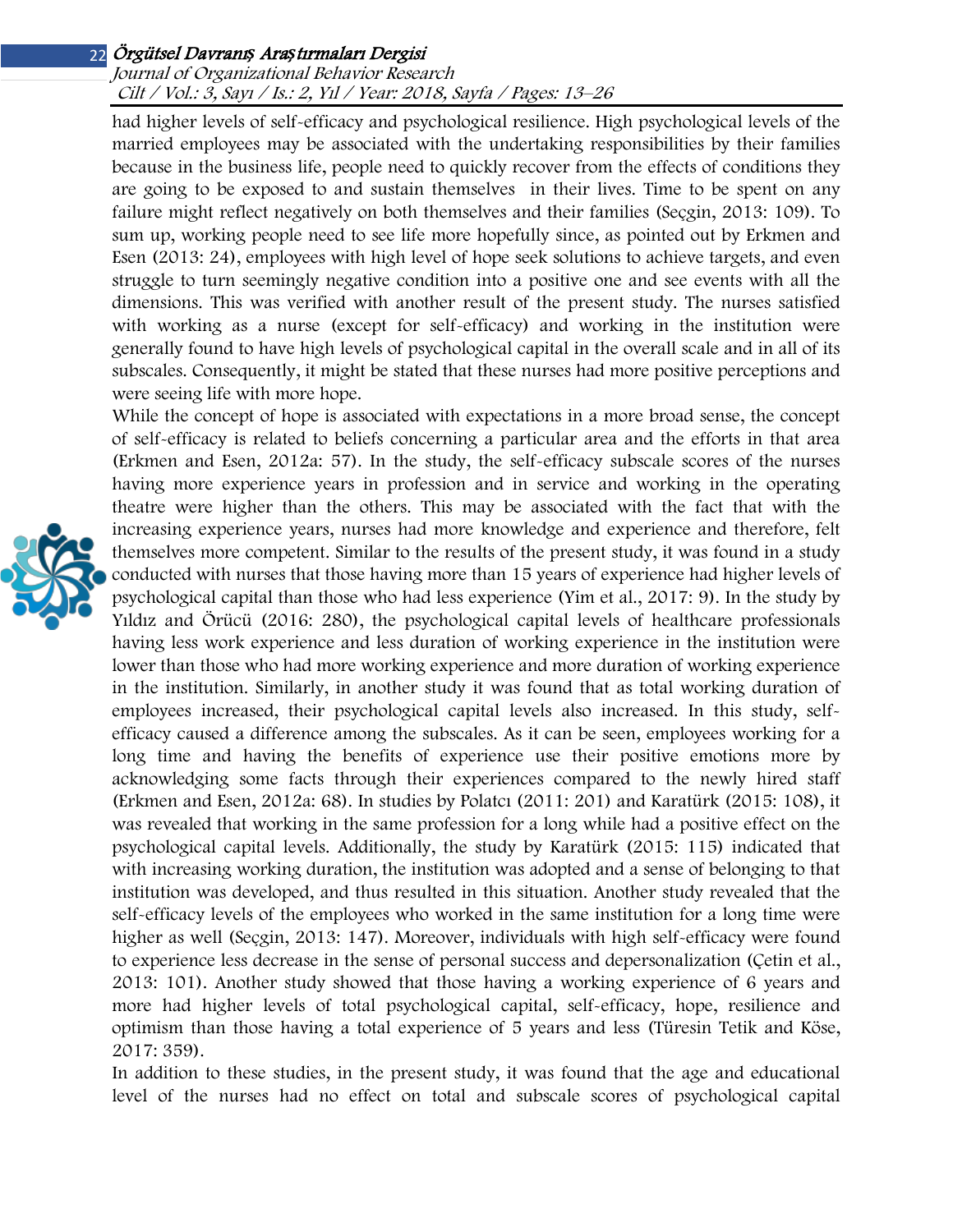questionnaire. In the study by Kaya (2012: 187, 188), similarly, it was found that the age and educational level of nurses did not affect their psychological capital levels.

## **CONCLUSION**

It was revealed that the organizational psychological capital levels of the nurses were high together with all of its subscales; the total psychological capital levels of especially female nurses who were satisfied with working in the institution and as a nurse, were high and they had more psychological resilience and high levels of hope. Moreover, it was shown that married nurses had higher levels of hope; and those having more years of working in the service and having more experience and those working in the operating theatre had more selfconfidence about their self-efficacy. In line with these results, it can be beneficial to provide trainings and organize seminars for personal development, sensitiveness, empathy and emotional management in order to increase the psychological capital levels of nurses who are particularly male, single, not satisfied with working in the institution and as a nurse, having less experience in the profession and in service, due to the improvable nature of psychological capital. The inclusion of selective courses into the undergraduate degree curriculum for these topics can be suggested especially for students who are male and come without liking nursing occupation. It can be useful for the managers to take precautions for increasing job satisfaction and motivation for the employees not satisfied with working in the institution and as a nurse. Psychological guidance and counselling services can be established within the hospital. Thus, it has been thought that the professional quality and efficiency, as well as the satisfaction of patients and nurses and also the psychological welfare levels of the nurses would increase.

#### References

- Akçay, V. H. (2012). Pozitif Psikolojik Sermayenin Iş Tatmini Ile Ilişkisi, Kahramanmaraş Sütçü İmam Üniversitesi İktisadi ve İdari Bilimler Fakültesi Dergisi, 2(1), 123-40.
- Akdoğan, A., ve Polatcı, S. (2013). Psikolojik Sermayenin Performans Üzerindeki Etkisinde Iş Aile Yayılımı Ve Psikolojik Iyi Oluşun Etkisi, Atatürk Üniversitesi Sosyal Bilimler Enstitüsü Dergisi, 17(1), 273-93.
- Avey, J. B., Reichard, R. J., Luthans, F., and Mhatre, K. H. (2011). Meta-analysis of The Impact of Positive Psychological Capital on Employee Attitudes, Behaviors, And Performance, Human Resource Development Quarterly, 22(2), 127-52.
- Berberoğlu, N. (2013). Psikolojik Sermayenin Örgütsel Vatandaşlık Davranışı Üzerine Etkisi: Bir Alan Araştırması, Yüksek Lisans Tezi, Gazi Üniversitesi Sosyal Bilimler Enstitüsü, Ankara.
- Çelik, M., Turunç, Ö., ve Bilgin, N. (2014). Çalışanların Örgütsel Adalet Algılarının Psikolojik Sermaye Üzerine Etkisi: Çalışanların Iyilik Halinin Düzenleyici Rolü, Dokuz Eylül Üniversitesi Sosyal Bilimler Enstitüsü Dergisi, 16(4), 559-85.

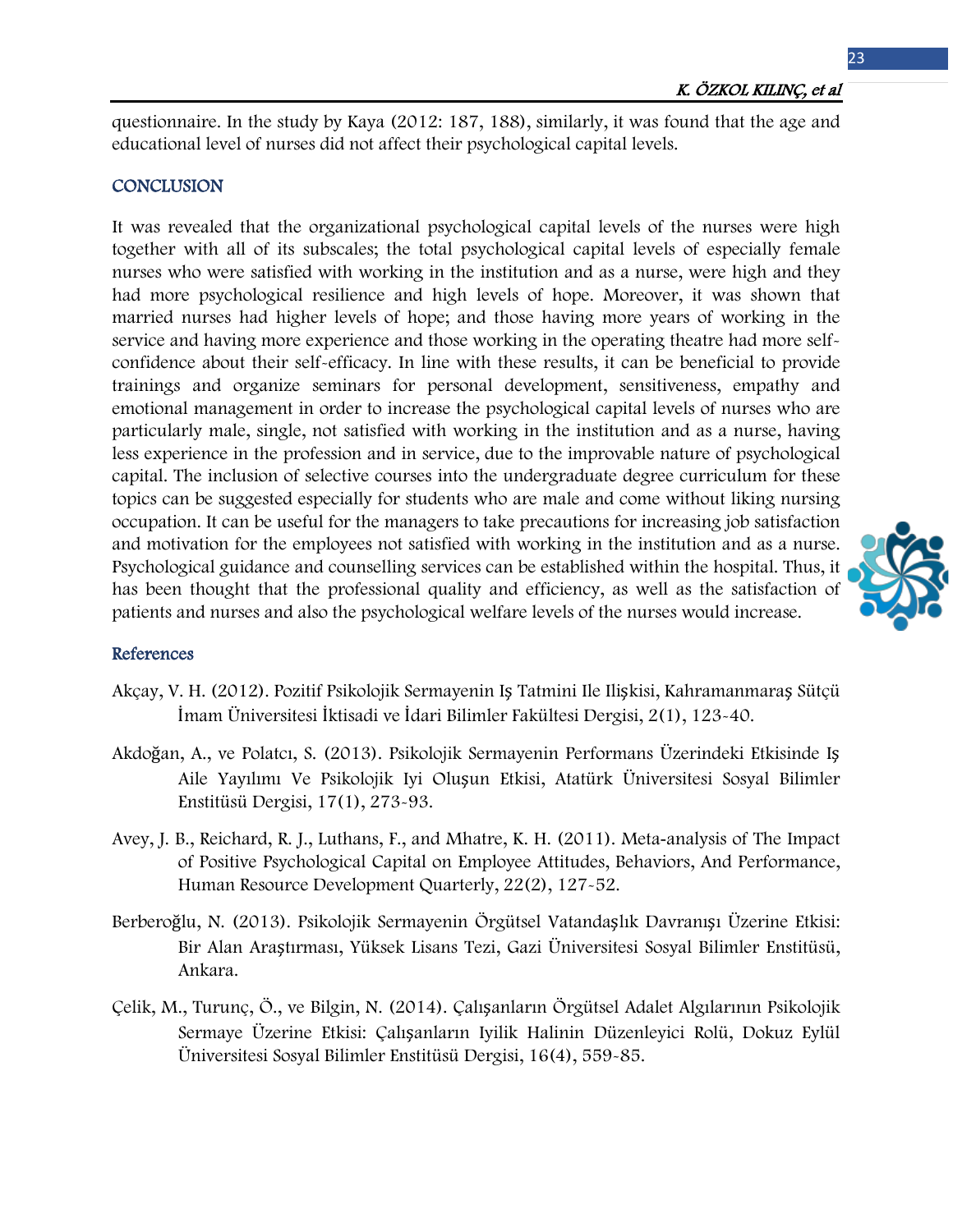#### Örgütsel Davranı*ş* Ara*ş*tırmaları Dergisi 24 Journal of Organizational Behavior Research Cilt / Vol.: 3, Sayı / Is.: 2, Yıl / Year: 2018, Sayfa / Pages: 13–26

- Çetin, F., Şeşen, H., ve Basım, H. N. (2013). Örgütsel Psikolojik Sermayenin Tükenmişlik Sürecine Etkileri: Kamu Sektöründe Bir Araştırma, Anadolu University Journal of Social Sciences, 13(3), 95-107.
- Çetin, F., ve Basım, H. N. (2012). Örgütsel Psikolojik Sermaye: Bir Ölçek Uyarlama Çalışması, Amme İdaresi Dergisi, 45(1), 121-37.
- Erkmen, T., ve Esen, E. (2012a). Bilişim Sektöründe Çalışanların Psikolojik Sermaye Düzeylerinin Belirlenmesine Yönelik Bir Araştırma, Afyon Kocatepe Üniversitesi Iktisadi ve Idari Bilimler Fakültesi Dergisi, 14(2), 55-72.
- Erkmen, T., ve Esen, E. (2012b). Psikolojik Sermaye Konusunda 2003-2011 Yıllarında Yapılan Çalışmaların Kategorik Olarak Incelenmesi, Mustafa Kemal Üniversitesi Sosyal Bilimler Enstitüsü Dergisi, 9(19), 89-103.
- Erkmen, T., ve Esen, E. (2013). Psikolojik Sermaye Ölçeğinin Geçerlilik Ve Güvenilirlik Çalışması, Öneri Dergisi, 10(39), 23-30.
- Erkuş, A., ve Fındıklı, M. A. (2013). Psikolojik Sermayenin Iş Tatmini, Iş Performansı ve Işten Ayrılma Niyeti Üzerindeki Etkisine Yönelik Bir Araştırma, İstanbul Üniversitesi İşletme Fakültesi Dergisi, 42(2), 302.
- Karatürk, H. E. (2015). Otantik liderlik ve psikolojik sermaye arasındaki ilişkiye yönelik bir alan araştırması, Yüksek Lisans Tezi, Adnan Menderes Üniversitesi Sosyal Bilimler Enstitüsü, Aydın.
- Kavlu, İ., ve Pınar, R. (2009). Acil Servislerde Çalışan Hemşirelerin Tükenmişlik Ve Iş Doyumlarının Yaşam Kalitesine Etkisi, Türkiye Klinikleri Journal of Medical Sciences, 29(6), 1543-55.
- Kaya, Ş. D. (2012). Psikolojik Sermaye Ve Mesleki Bağlılık Ilişkisine Kariyer Planlamasının Etkilerinin Belirlenmesine Yönelik Bir Model Önerisi, Doktora Tezi, Selçuk Üniversitesi Sosyal Bilimler Enstitüsü, Konya.
- Keleş, H. N. (2011). Pozitif Psikolojik Sermaye: Tanımı, Bileşenleri Ve Örgüt Yönetimine Etkileri, Organizasyon ve Yönetim Bilimleri Dergisi, 3(2), 343-50.
- Kim, I. S., Seo, R. B., Kim, B. N., and Min, A. R. (2015). The Effects of Positive Psychological Capital, Organizational Commitment, Customer Orientation in Clinical Nurses, Journal of Korean Academy of Nursing Administration, 21(1), 10-19.
- Ko, J. O., Park, S. K., and Lee, M, H. (2013). Factors Affecting Burnout Among Clinical Nurses According to Positive Psychological Capital, Journal of Korean Academy of Nursing Administration, 19(2), 304-14.

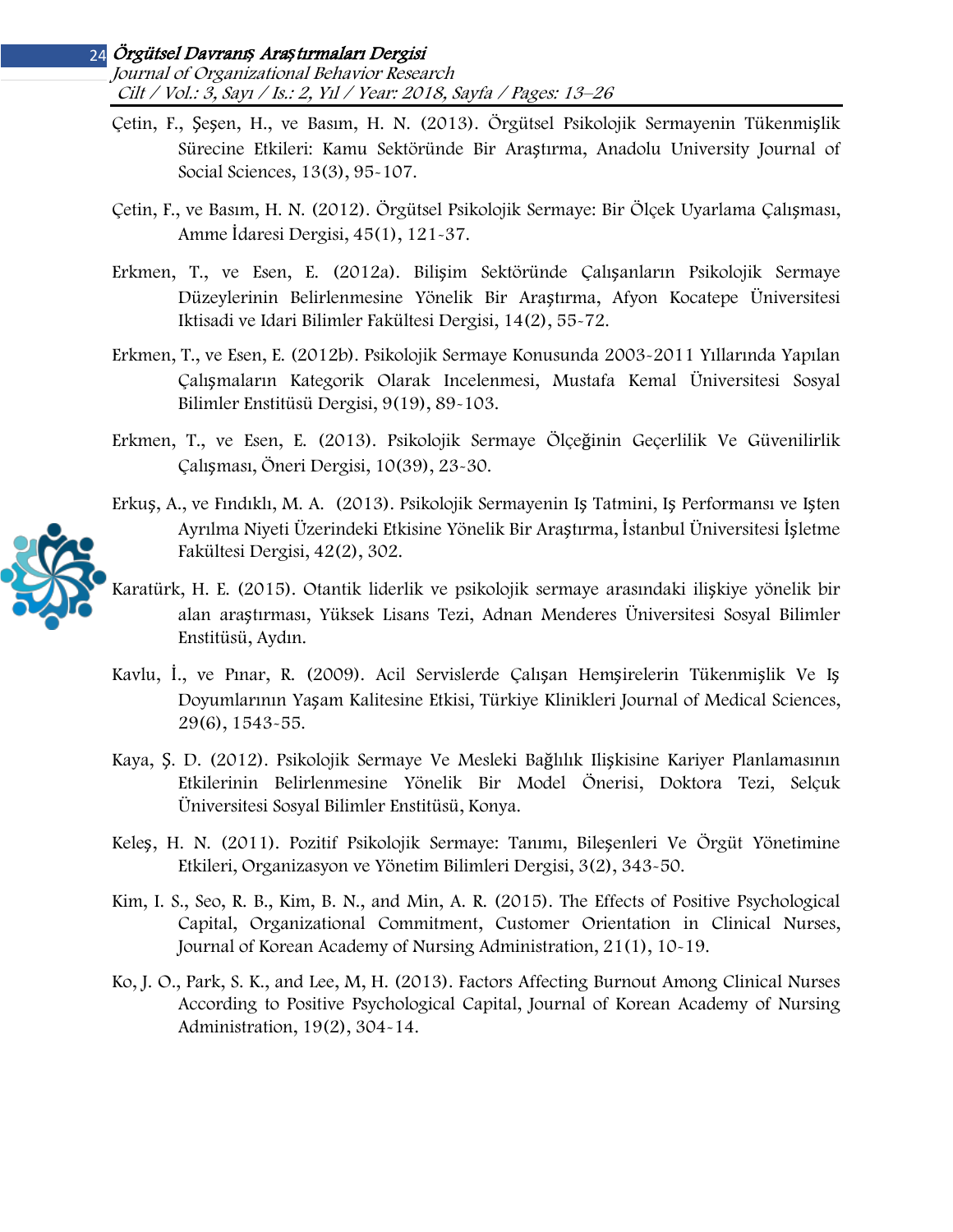- Korkmazer, F., Ekingen, E., ve Yıldız, A. (2016). Psikolojik Sermayenin Çalışan Performansına Etkisi: Sağlık Çalışanları Üzerinde Bir Araştırma, Hacettepe Sağlık İdaresi Dergisi, 19(3), 271-81.
- Luthans, F., Avolio, B. J., Walumbwa, F. O., and Li, W. (2005). The Psychological Capital of Chinese Workers: Exploring The Relationship with Performance, Management and Organizational Review, 1(2), 249-71.
- Luthans, F., Youssef, C. M., and Avolio, B. L. (2007). Psychological Capital: Developing The Human Competitive Edge, Oxford University Press: NY.
- Ocak, M., Güler, M., ve Basım, H. N. (2016). Psikolojik Sermayenin Örgütsel Bağlılık ve Iş Tatmini Tutumları Üzerine Etkisi: Bosnalı Öğretmenler Üzerine Bir Araştırma, Çankırı Karatekin Üniversitesi İktisadi ve İdari Bilimler Fakültesi Dergisi, 6(1), 113-30.
- Polatcı, S. (2011). Psikolojik Sermayenin Performans Üzerindeki Etkisinde Iş Aile Yayılımı ve Psikolojik Iyi Oluşun Rolü, Doktora Tezi, Erciyes Üniversitesi Sosyal Bilimler Enstitüsü, Kayseri.
- Polatcı, S. (2014). Psikolojik Sermayenin Görev ve Bağlamsal Performans Üzerindeki Etkileri: Polis Teşkilatında Bir Araştırma, Ege Akademik Bakış, 14(1), 115.
- Seçgin, S. (2013). Pozitif Örgütsel Davranışın Örgütsel Bağlılık Üzerindeki Etkilerini Belirlemeye Yönelik Eskişehir Havacılık Sektöründe Yapılan Bir Araştırma, Yüksek Lisans Tezi, Anadolu Üniversitesi Sosyal Bilimler Enstitüsü, Eskişehir.
- Shelton, S. A., and Renard, M. (2015). Correlating Nurses' Levels of Psychological Capital with Their Reward Preferences and Reward Satisfaction, SA Journal of Industrial Psychology, 41(1), 1-14.
- Tösten, R., ve Özgan, H. (2017). Öğretmenlerin Pozitif Psikolojik Sermayelerine Ilişkin Algılarının Incelenmesi, Electronic Journal of Social Sciences, 16(62), 867-89.
- Türesin Tetik, H., ve Köse, S. (2017). Psikolojik Sermayenin Lider-Üye Etkileşimi Üzerindeki Etkisinin Hizmet Sektöründe Araştırılması, Süleyman Demirel University Journal of Faculty of Economics & Administrative Sciences, 22(2), 341-378.
- Yeşil, S., Yetiş, E., ve Telli, S. (2016). Psikolojik Sermaye ve Çalışanlar Üzerinde Etkisi: Banka Sektöründe Bir Alan Çalışması, Internatonal Journal of Academic Value Studies, 2(1), 25-40.
- Yıldız, H. (2015). Pozitif Psikolojik Sermaye, Örgütsel Güven ve Örgütsel Vatandaşlık Davranışı Arasındaki Ilişkinin Incelenmesi: Bir Alan Araştırması, Doktora Tezi, Balıkesir Üniversitesi Sosyal Bilimler Enstitüsü, Balıkesir.